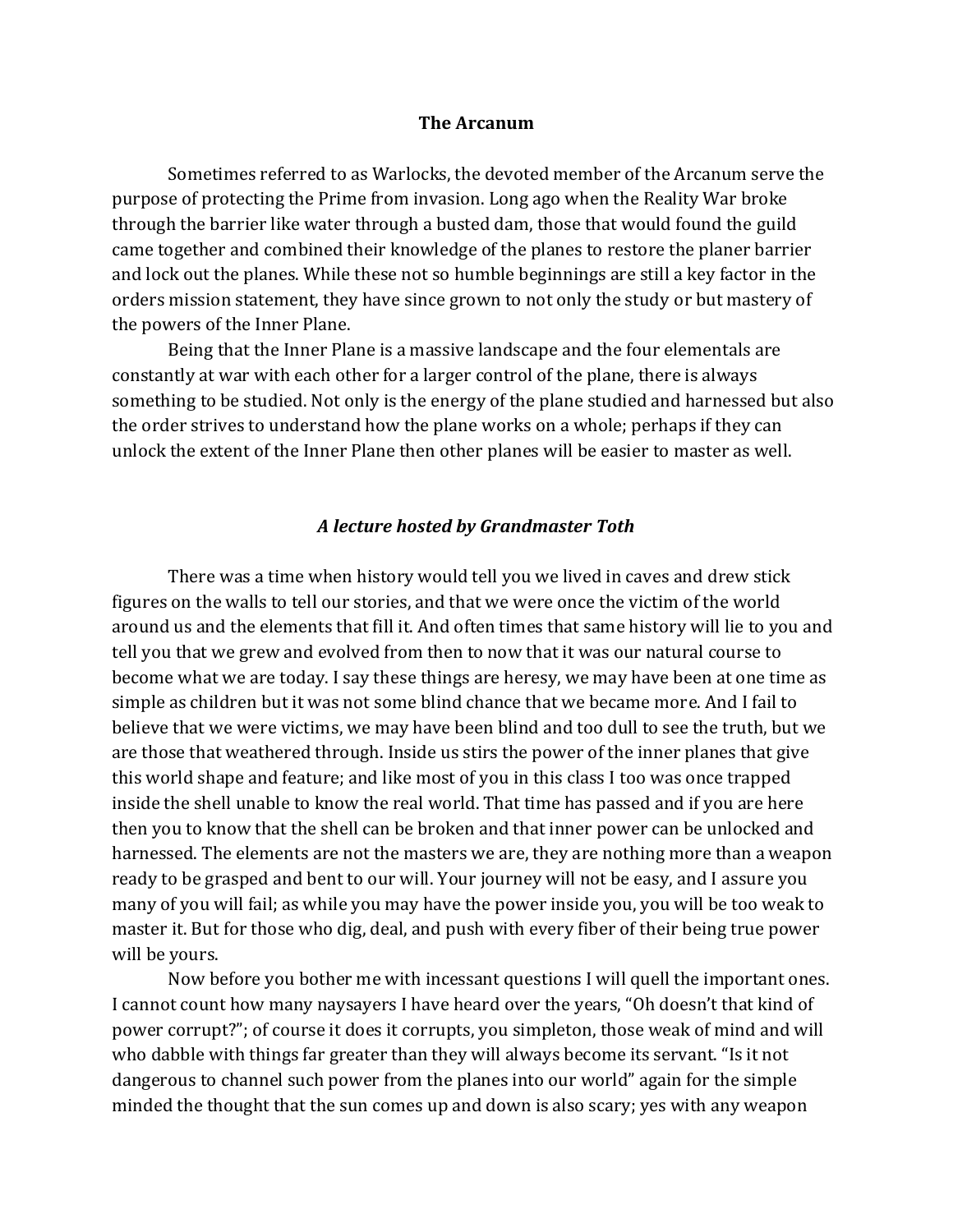comes a certain amount of danger but we are not children running around with sharp knives. We are what is next, we are the chosen and the few who have been awakened and given the sight to understand our place in this world.

The origins of the Arcanum, much like most of history, are often interpreted incorrectly or are assumed. To believe as those outside these walls do, would be a fool's errand, they are wrong. They would have you believe that we are just warlocks looking to serve some master, fools all of them so simple minded that they do not understand the power we have tapped into. From the far corners of the planes we have gathered the knowledge from the ancient times; we have unlocked the truths that have so long been forgotten. Becoming one of the Arcanum will be no easy task as those who have proven themselves to be worthy will push you to your limits weeding out the weak and easily swayed. Realize that to master the elemental forces of the planes you must be unwavering in yourself and in your skill, or they will crush you like a bug or worse overtake you like a hand into a glove making you a puppet.

## *War of the Ridamar*

There was a time when the elements waged wars of uncontrolled destruction everywhere they could find, for as long as time has existed they have battled for dominance. It would not be until the third age of mortals when their war would pour over the barriers and spill into our world. Unlike the planes this world is a very delicate thing, and their war brought destruction like none had seen before. The earth opened and swallowed up thousands, the oceans swelled and swept away entire coasts, fire reigned from the skies, and the wind stripped leaves, bark, and flesh from all it touched. The reign of mortals seemed doomed, as the world began to buckle and fold under the pressure. While there are more names that time has forgotten there are 4 that lead the cause to save this world from the destruction of the planes. Four powerful warlocks, each touched by the planes and masters of the four powers. They lead those who would become the Arcanum to a long forgotten ruined city from ages past, The Ridamar. In a prior age it was said the city was a powerful location for magic, and that a war at the end of the  $2<sup>nd</sup>$  age had left it in ruins. There in the ruins of The Ridamar they found the key to the past and the salvation to the future; a ley line obelisk, still intact. The 4 leaders formed an alliance and began to pool their powers into the obelisk forming a Mana Well, an extremely powerful and ancient kind of magic. And so the order was formed. They pulled the elemental forces they controlled into new buildings, to fortify the old ruins, to prepare for the waves of elementals that would soon be at their doorstep by drawing by the power of the well.

It would take only a few months for the well to become strong enough to complete the task of pushing out the elementals from this plane and resealing the barrier. As the Well grew in power so did the elementals assault on the city, after only a few weeks the war was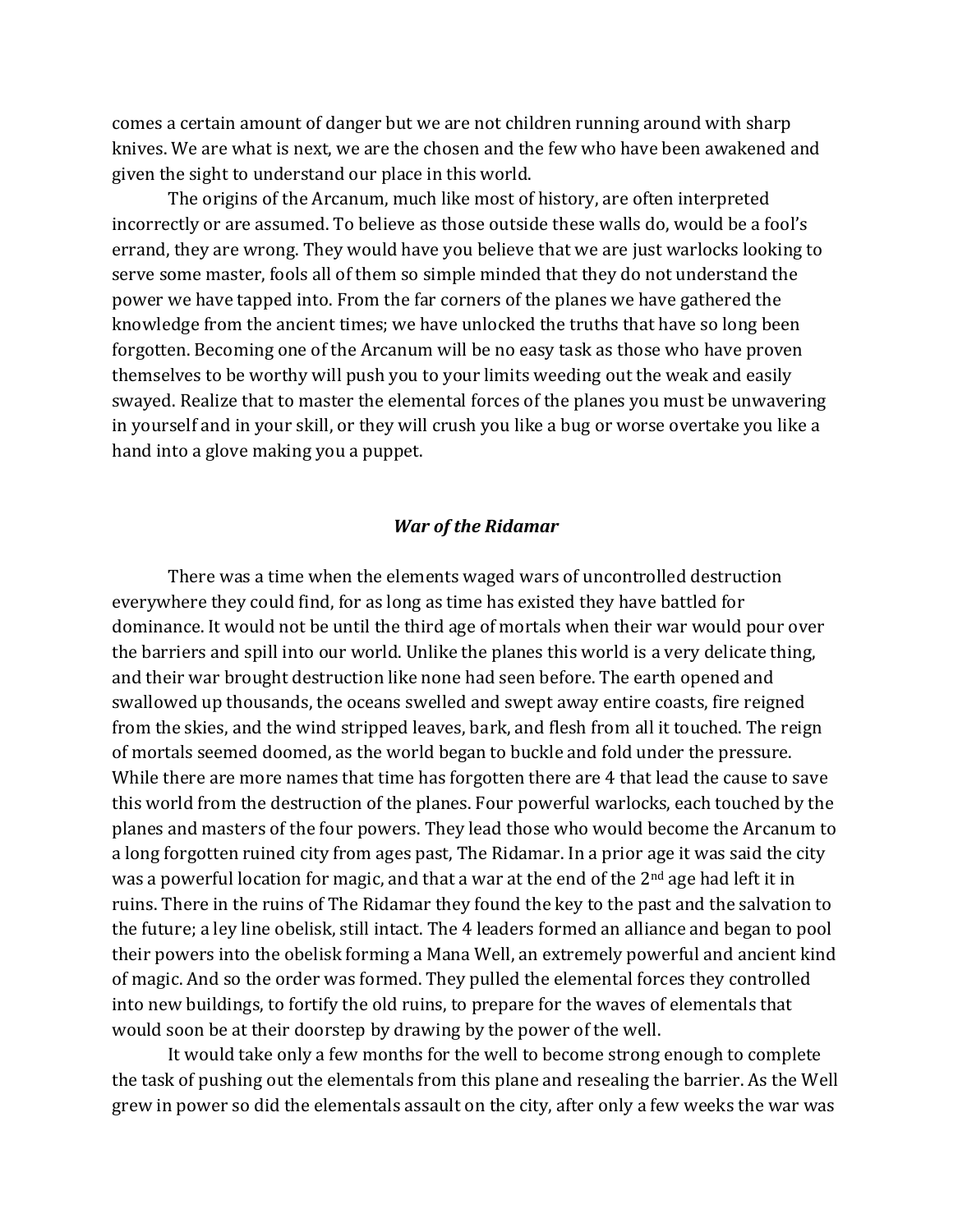upon them full force. Alone the warlocks would have stood little chance against the fury of all four planes at once, but with the power of the Well and their combined control of the elements they were able to combine their forces into meta-elements. Unlocking the true power of planar magic gave the order its power source that would define its place in the world. In the final days of the assault on The Ridamar the battle became so violent that the land stretching for one mile from the city was destroyed and twisted so badly that it became near impassable. The earth became jagged and twisted spines of obsidian. Once the Well was fully charged the order unleashed a pulse of magic that banished all of the elementals from the prime, and sealed the planer barrier.

## *Vollios*

While some has been covered about the Ridimar, little to none has been spoken of the land we sit upon. As one of your first steps in the induction process you will be sent into the wastelands beyond the Obsidian fields, and there you will see nothing. In sixteen thousand years not a single bit of life has grown on this continent, and for good reason. You see there was a time when landscape of Vollios was nothing less than breath taking, the hills and valleys were covered in the lushest bluegrass; something you can no longer find in our world. There were forests that that towered into the skies and the land was full of cities and people. But all that changed, not over night but faster than one might be able to imagine; you see far to the west there is a valley and in that valley is the only other building on this shithole of a land mass. It is known as The Last Bastion of the Light, is an outpost well more just a manned memorial for all those that died. You see that building is on the same site as where the Black Gates opened and the hordes of Acheron spilled forth into our world.

War is not an easy thing, when it is in another land and it is not the lives of your loved ones and you home that is on the brink of destruction it is easy to cast judgment on actions a man might take. But you see when it is your home and your loved ones, ask yourselves is there anything you would not do to safeguard them? Furthermore when your enemy has nothing to lose, feels no remorse, and is nothing more than a creature summoned up from the plane and being driven blindly by a distance master, where do you draw the line. You see it was not in the early days of war but in time man became weak, we grasped at anything we could get our hands on to not be snuffed out. Well I will be the first to tell you, no great victory comes without some kind of sacrifice. There are none alive that can tell you for sure where it came from or what ran through the minds of those living in that time; but, what is known is that in those dark days we learned of the power of the Ley. You see Ley energy is something that not a lot of people understand even in the halls of the great Arcanum it is not a topic that is overly studied. Since it is tied to the prime and the